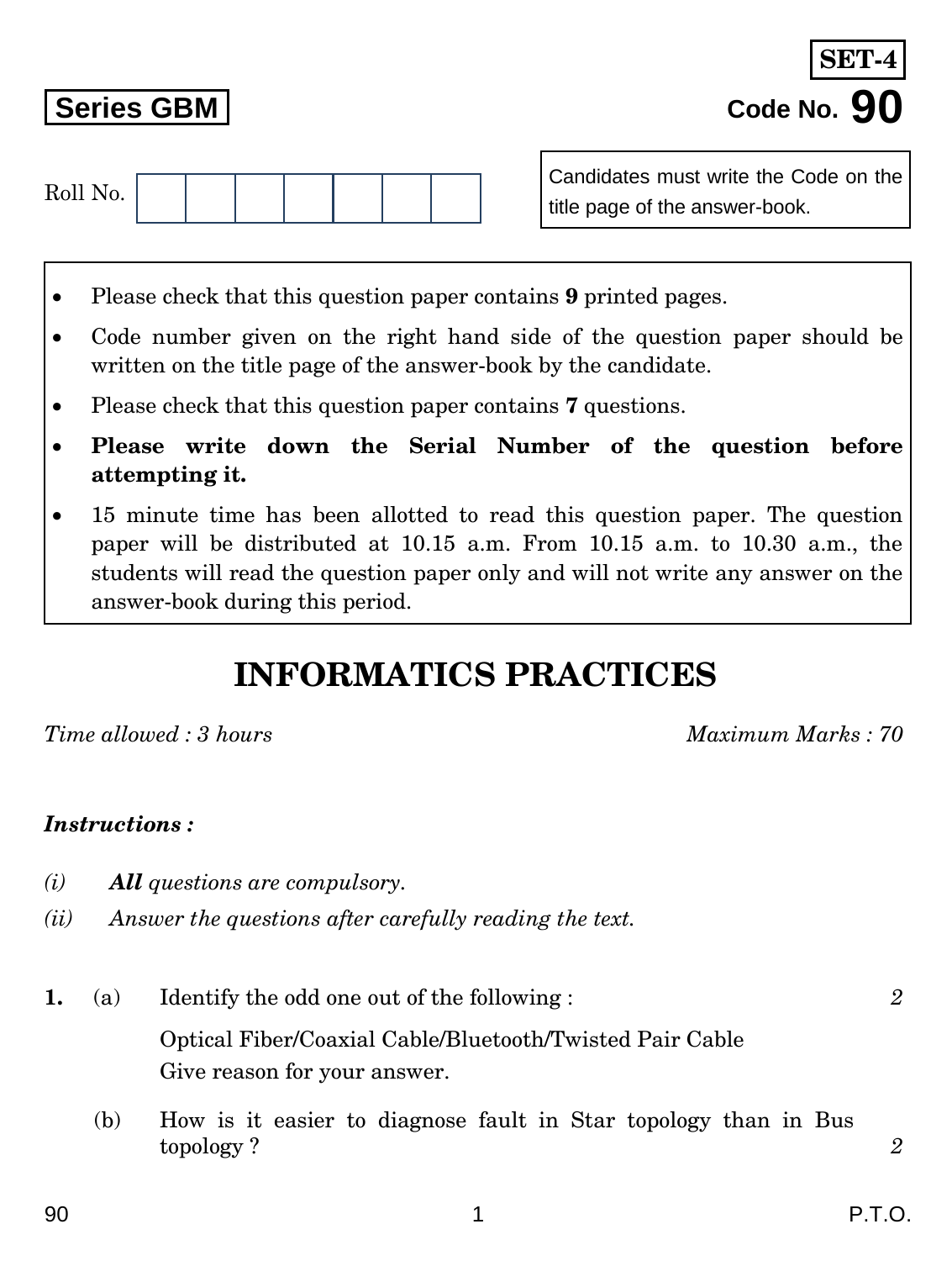- (c) What is the purpose of logical address of computer ? *2*
- (d) Does open source software only mean that the software is free of cost ? Give reason for your answer. *2*
- (e) Which of the following are valid IP addresses ? Give reason(s) if invalid. *2*
	- (i) 121.23.1.45
	- (ii) 192.168.0.254 *1*
	- (iii) 192.168.0.1
	- $(iv)$  198.-1.1.1
- **2.** (a) Write the value that will be assigned to variable x after executing the following statement :  $\qquad \qquad 1$

 $x = 20 - 5 + 3 * 20/5$ ;

(b) Consider the statement : choice =  $'Y'$ ;

> What is the datatype of variable choice ? Write a Java statement to declare the variable 'choice'. *1*

- (c) While working in Netbeans IDE, Amit wants that the text in a Text area should move to the next line without breaking the word. Which properties would help him to do that ? *1*
- (d) Write a Java statement to : *1* Append a string "ABC" to the text that is already in the text area named jTextArea1.
- (e) Write the output of the following HTML code : *2* <ol start="4"> <li>Bake the mixture in oven for an hour</li> <li>Remove from oven</li> <li>Allow the mixture to stand for ten minutes</li> <li>Serve</li>  $\langle$ /ol> $\langle$ /code>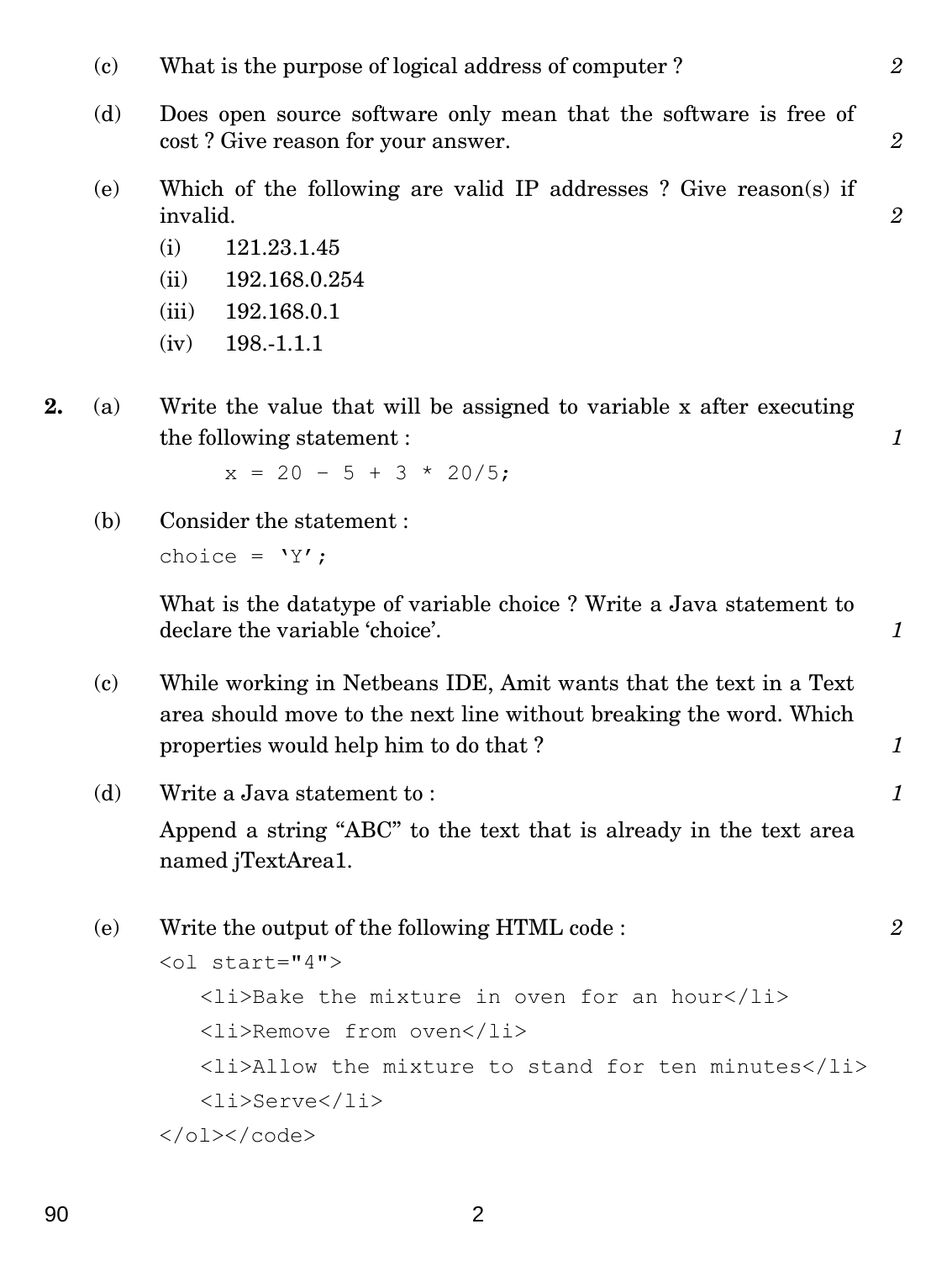(f) Given below is a code.

<message>

<text>Hello, world!</text>

</message>

Which language is used to write the above code? 2

```
What are \langle message>, \langle/message>, \langletext> and \langle/text> ?
```
(g) Rewrite the following code using if else if statement instead of switch : *2* 

```
switch (success) {
case -1: x1 = "No result";
          break;
case 0: x1 = "Final result- Not successful";
          break;
default : x1 = "result NOT known";break;
   }
```
- **3.** (a) How is a database related to a table ? *1*
	- (b) Ariya wants to add another column 'Gender' in the already existing table 'CUSTOMERS'. She has written the following statement. However, it has errors. Rewrite the correct statement. *1*

[MODIFY TABLE CUSTOMERS GENDER char(1);

(c) In a hospital, the patients are allocated to wards. A database named 'Hospital' is created. One table in this database is : Ward with WardId, WardName, NumOfBeds as columns and WardId as the primary key.

Write another suitable table you could expect to see in the 'Hospital' database, with 3 suitable columns identifying Primary key and Foreign key in the table that you expect. **2** 2

(d) Explain the following statement with the help of example : *2*

''In a transaction either all the SQL statements be committed or all rolled back.''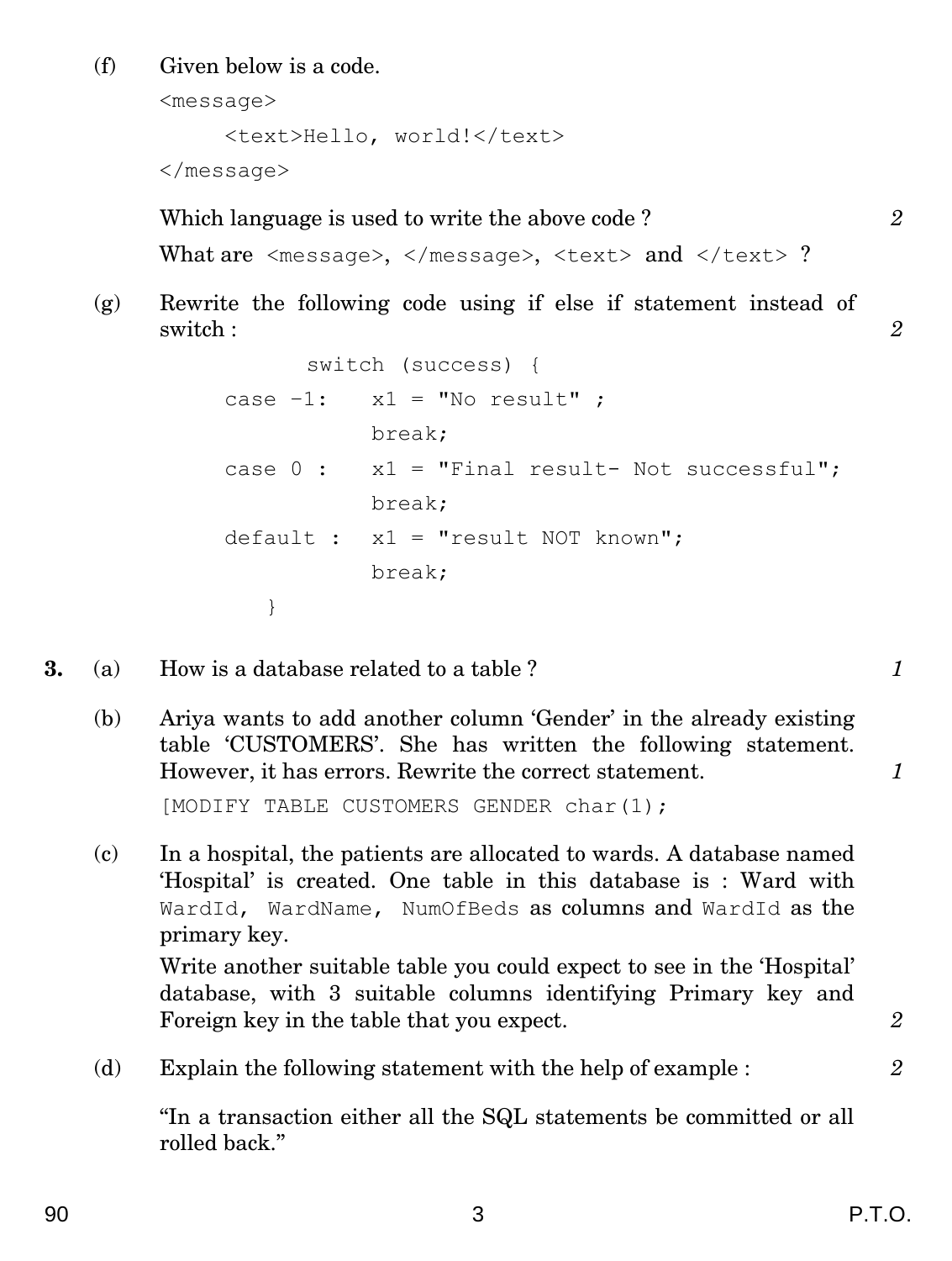(e) Given below is the 'Department' table : *2*

| <b>DEPCODE</b> | <b>DEPNAME</b>   |
|----------------|------------------|
| 101            | <b>ADMIN</b>     |
| 102            | <b>RECEPTION</b> |
| 103            | PERSONNEL        |

```
SET AUTOCOMMIT = 0;
UPDATE Department SET DEPNAME = 'OFFICE' WHERE
DEPNAME = 'ADMIN';
INSERT INTO Department VALUES(104,'HRD');
UPDATE Department SET DEPNAME = 'FRONT OFFICE' WHERE
DEPNAME = 'RECEPTION';
COMMIT;
DELETE FROM Department WHERE DEPNAME = 'FRONT 
OFFICE';
ROLLBACK;
SELECT * FROM Department;
```
What will be the output of the above given SELECT statement ?

- (f) How is HAVING clause similar to WHERE clause ? How is HAVING clause different from WHERE clause ? Explain with the help of examples of each. *2*
- **4.** (a) Write the values of r and s after the execution of the following code : *1*

```
int p = 11;
int q = 21;
int r;
int s;
r = ++q;s = p++;r++;
```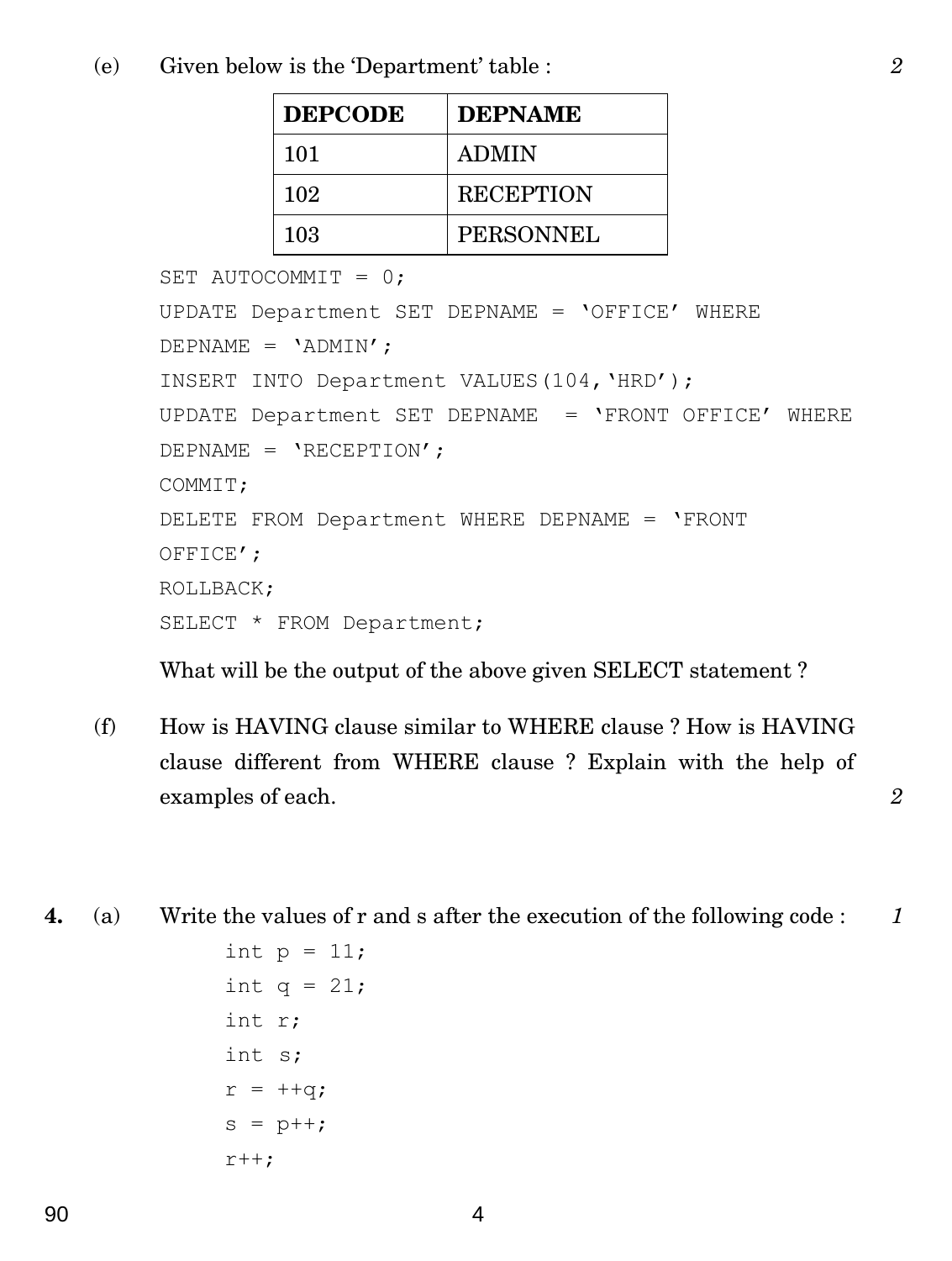(b) What will be displayed in jTextField1 and jTextField2 after the following code is executed : *2*

```
int ndigits = 0;
int N = 35;
while (N > 12) {
     ndigits = ndigits + 1;
     N = N-10;}
jTextField1.setText(" "+ndigits);
jTextField2.setText(" "+N);
```
(c) Write the value of C after executing the following code : *2*

```
int P;
int R = 8;
int oddNum;
int C = 0;
for (P = 1; P < R; P=P+3){
     oddNum = P %2;
     if (oddNum == 1){
          C = C + 1;}
}
```
(d) Write the value that will be stored in the variable t after the execution of the following code. How many times will the loop execute ? *2*

```
int sum = 0;
int score = 0;
double t;
       do
        {
            score = score +1;sum = sum + score;}
         while (score \leq=3);
     t = sum / 3;
```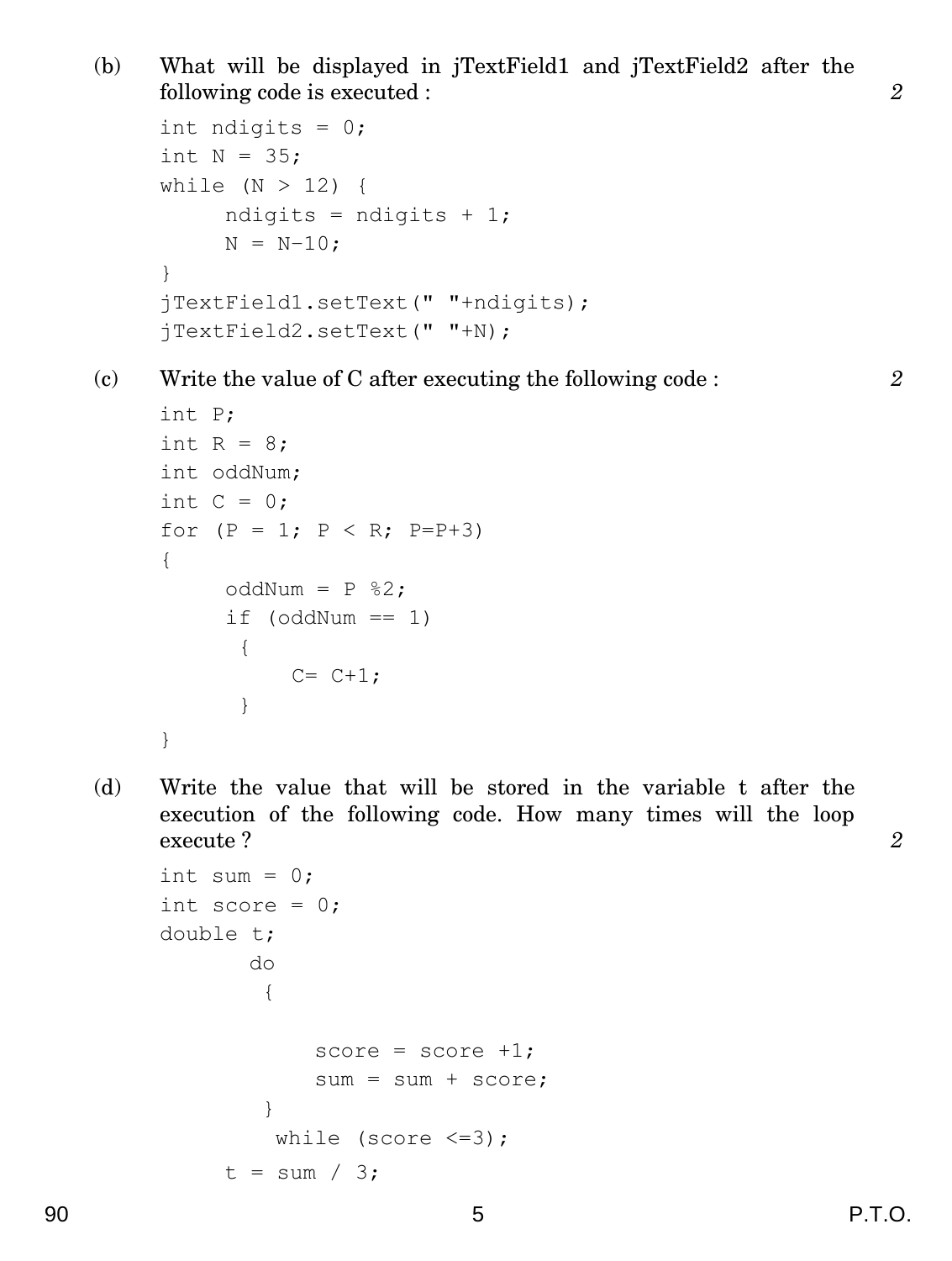(e) The following code has error(s). Rewrite the correct code underlining all the corrections made : *2* 

```
int j;
int i =15;int flaq = 1;
         while( j = 2 j < i; j++){
                    if(i \frac{1}{6} j = 0)
                    {
                         flag == 0;break;
                    }
               }
```
(f) Ms. Fauzia works as a programmer in ''TelTel Mobile Company'' where she has designed a software to compute charges to be paid by the mobile phone user. A screenshot of the same is shown below :

| <b>TelTel Mobile Company</b>     |      |  |
|----------------------------------|------|--|
| <b>Name</b>                      |      |  |
| <b>Mobile Phone Number</b>       |      |  |
| <b>Number of Calls Made</b>      |      |  |
| Number of SMSs Sent              |      |  |
| Mobile Data Plan                 |      |  |
| Calculate Charges<br>Clear       | Exit |  |
| Calls and SMS Charges:           |      |  |
| <b>Mobile Data Plan Charges:</b> |      |  |
| <b>Amount to Pay:</b>            |      |  |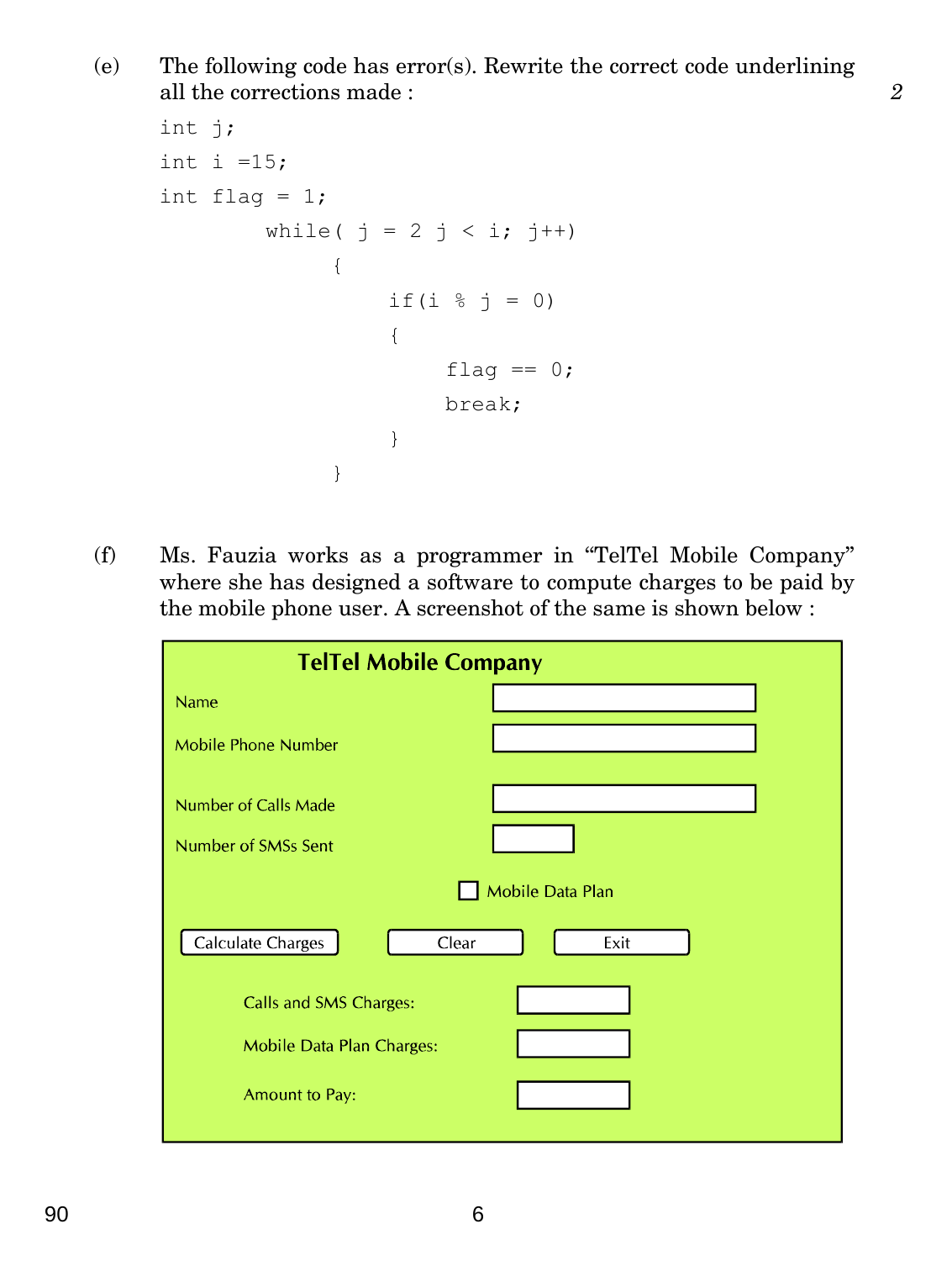Each Call is charged at  $\overline{\tau}$  1.00.

Each SMS is charged at  $\overline{\tau}$  0.50.

Users can also opt for Mobile Data Plan. Charges for Mobile Data Plan are flat  $\overline{\xi}$  50.00.

Help Ms. Fauzia in writing the code to do the following :

- (i) When the 'Calculate Charges' button is clicked, 'Calls and SMS Charges', 'Mobile Data Plan Charges' and 'Amount to Pay' should be calculated and displayed in the respective text fields. 'Amount to Pay' is calculated as : Calls and SMS Charges + Mobile Data Plan Charges (if any) *4*
- (ii) When the 'Clear' button is clicked, all the textfields and checkbox should be cleared. *1*
- (iii) When the 'Exit' button is clicked, the application should close. *1*
- **5.** Consider the Table "Infant" shown below :

| таріс , пітапі  |                   |                     |           |                 |
|-----------------|-------------------|---------------------|-----------|-----------------|
| <b>ItemCode</b> | <b>Item</b>       | <b>DatePurchase</b> | UnitPrice | <b>Discount</b> |
| 101             | Frock             | 2016-01-23          | 700       | 10              |
| 102             | Cot               | 2015-09-23          | 5000      | 25              |
| 103             | Soft Toy          | 2016-06-17          | 800       | 10              |
| 104             | <b>Baby Socks</b> | 2014-10-16          | 100       |                 |
| 105             | <b>Baby Suit</b>  | 2015-09-20          | 500       |                 |

**Table : Infant**

*Note :* Discount column stores discount %.

Write the commands in SQL for (i) to (viii) and output for  $(ix)$  and  $(x)$ .

- (i) To display the details about the Cot. *1*
- (ii) To list the names of items and their unit price that have unit price less than 800 and discount more than 5%. *1*
- (iii) To list the names of items and their date of purchase that were purchased after  $31^{\text{st}}$  December, 2015. **1**
- (iv) To display the number of items that have more than 10% as discount. *1*
- (v) To display item code and unit price in decreasing order of unit price. *1*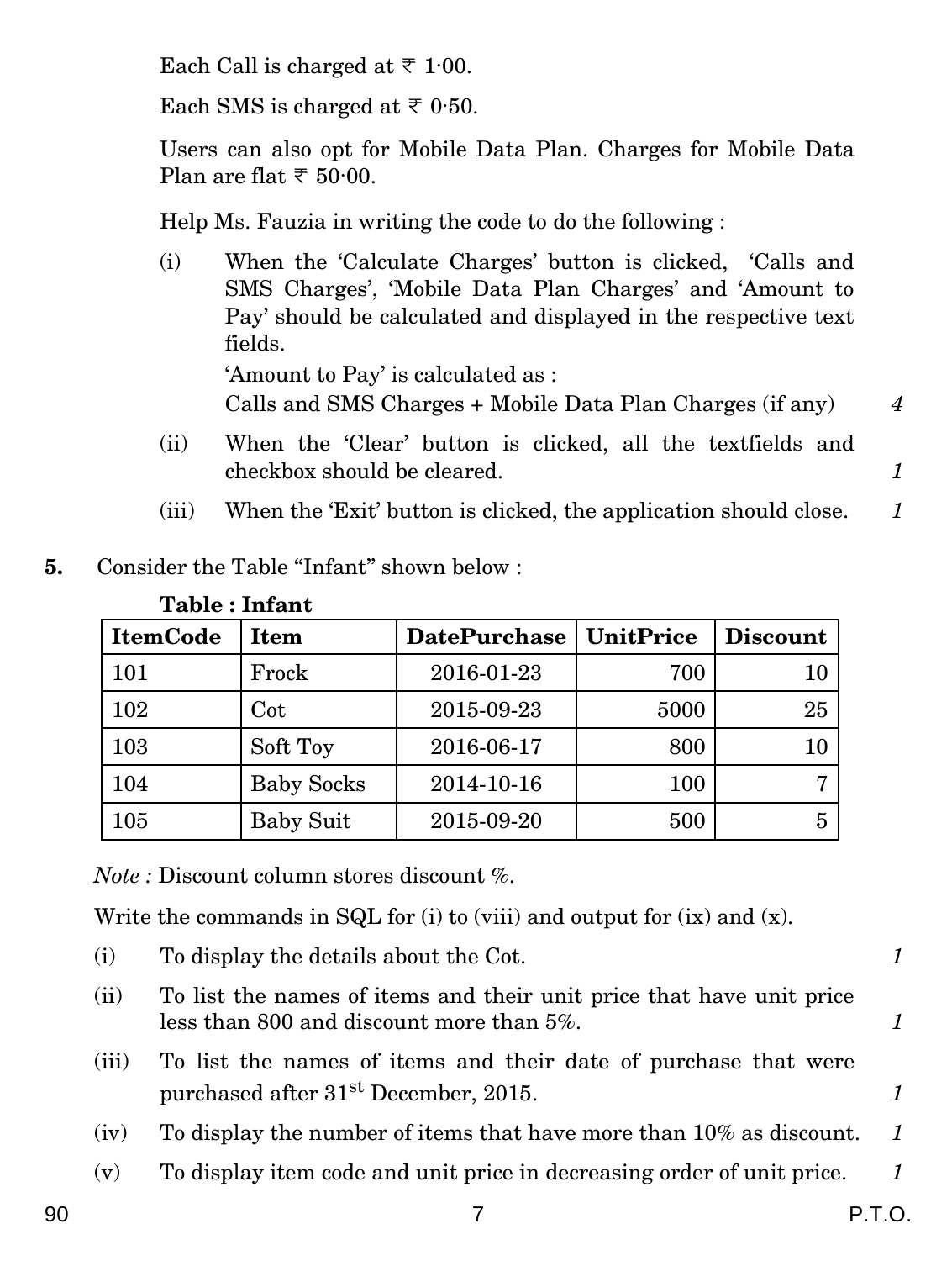| (vi)  | To increase the unit price of each item by 10% of their unit price.                    |  |
|-------|----------------------------------------------------------------------------------------|--|
| (vii) | To display the highest unit price of items.                                            |  |
|       | (viii) To display the names of items that have 'Baby' anywhere in their<br>item names. |  |
| (ix)  | SELECT MID (Item, 1, 2) FROM Infant;                                                   |  |
| (x)   | SELECT AVG(UnitPrice) FROM Infant WHERE DATEPURCHASE<br>$>$ '2015-01-01';              |  |

**6.** (a) ''XYZ'' Company conducts workshops for employees of organizations. The company requires data of workshops that are organized. Write SQL query to create a table 'Workshop' with the following structure : *2*

| <b>Field</b> | <b>Type</b> | Constraint  |
|--------------|-------------|-------------|
| WorkshopId   | Integer     | Primary key |
| Title        | Varchar(50) |             |
| DateWorkshop | Date        |             |
| NumSpeakers  | Integer     |             |

(b) Consider the tables given below and answer the questions that follow : *2* **Table : Event**

| EventId | Event                  | <b>NumPerformers</b> | CelebrityID      |
|---------|------------------------|----------------------|------------------|
| 101     | Birthday               | 10                   | C <sub>102</sub> |
| 102     | <b>Promotion Party</b> | 20                   | C <sub>103</sub> |
| 103     | Engagement             | 12                   | C <sub>102</sub> |
| 104     | Wedding                | 15                   | C <sub>104</sub> |

## **Table : Celebrity**

| CelebrityID      | <b>Name</b>       | <b>Phone</b> | FeeCharged |
|------------------|-------------------|--------------|------------|
| C <sub>101</sub> | Faiz Khan         | 99101956     | 200000     |
| C <sub>102</sub> | Sanjay Kumar      | 893466448    | 250000     |
| C <sub>103</sub> | Neera Khan Kapoor | 981166568    | 300000     |
| C104             | Reena Bhatia      | 65877756     | 100000     |